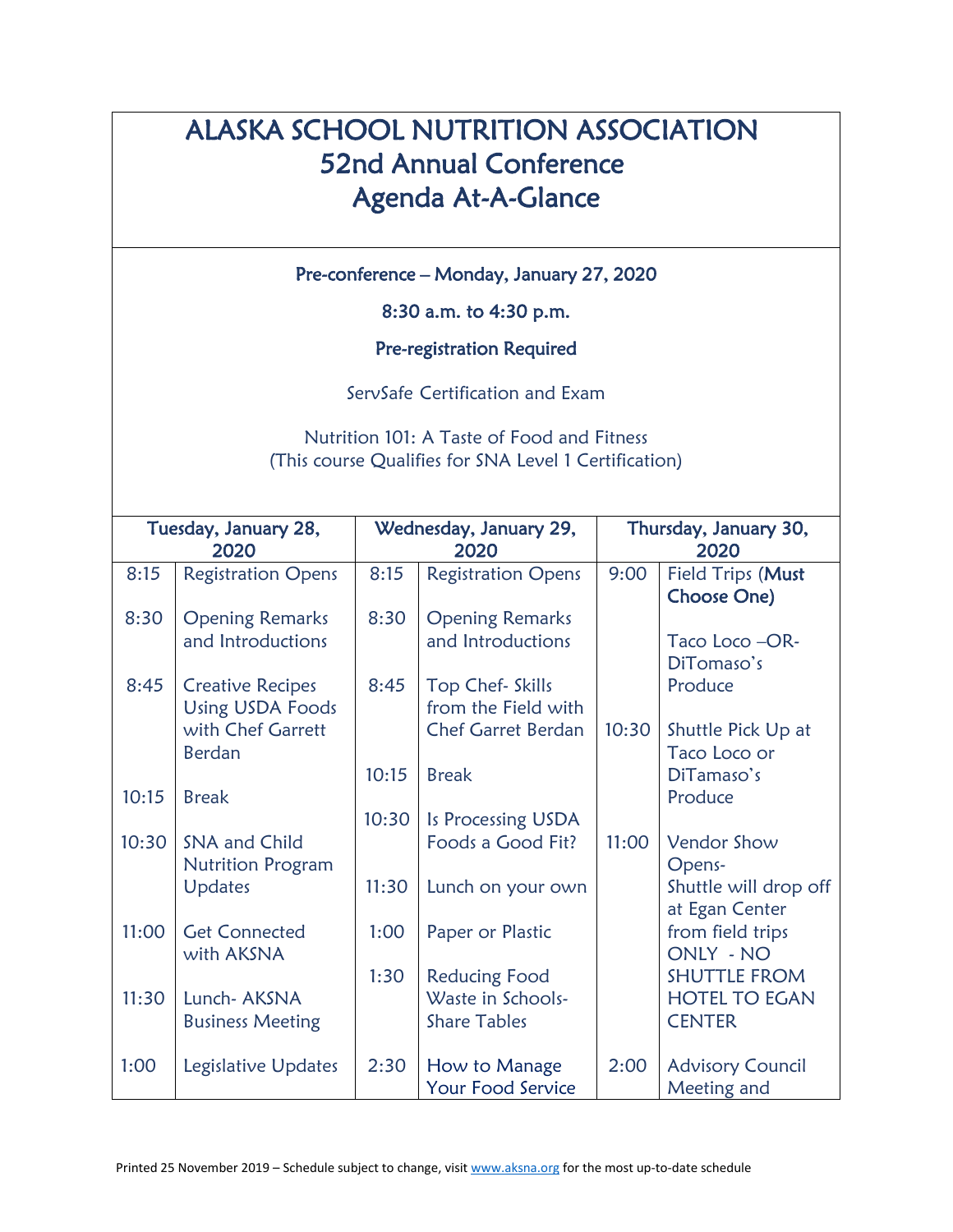| 1:30 | Developing                  |      | Management           |      | <b>Processed Food</b> |
|------|-----------------------------|------|----------------------|------|-----------------------|
|      | <b>Effective Strategies</b> |      | Company (FSMC)       |      | Sampling              |
|      | for Workplace               |      | Contract             |      |                       |
|      | Conflict                    |      |                      | 2:00 | Shuttle Pick Up at    |
|      |                             | 3:00 | <b>Break</b>         |      | Egan Center return    |
| 3:00 | <b>Break</b>                |      |                      |      | to Marriott           |
|      |                             | 3:15 | <b>Meal Tracking</b> |      | Residence Inn         |
| 3:15 | <b>FFVP Rock stars</b>      |      | Systems - Old        |      |                       |
|      |                             |      | School or New        |      |                       |
| 3:45 | <b>USDA Foods -</b>         |      | Technology           |      |                       |
|      | <b>Annual Survey</b>        |      |                      |      |                       |
|      | <b>Updates</b>              | 4:00 | Closing and          |      |                       |
|      |                             |      | <b>Dismissal</b>     |      |                       |
| 4:15 | Closing and                 |      |                      |      |                       |
|      | Dismissal-                  | 6:00 | <b>AKSNA Banquet</b> |      |                       |
|      |                             |      | @ BP Center          |      |                       |
|      |                             |      |                      |      |                       |
|      |                             |      |                      |      |                       |
|      |                             |      |                      |      |                       |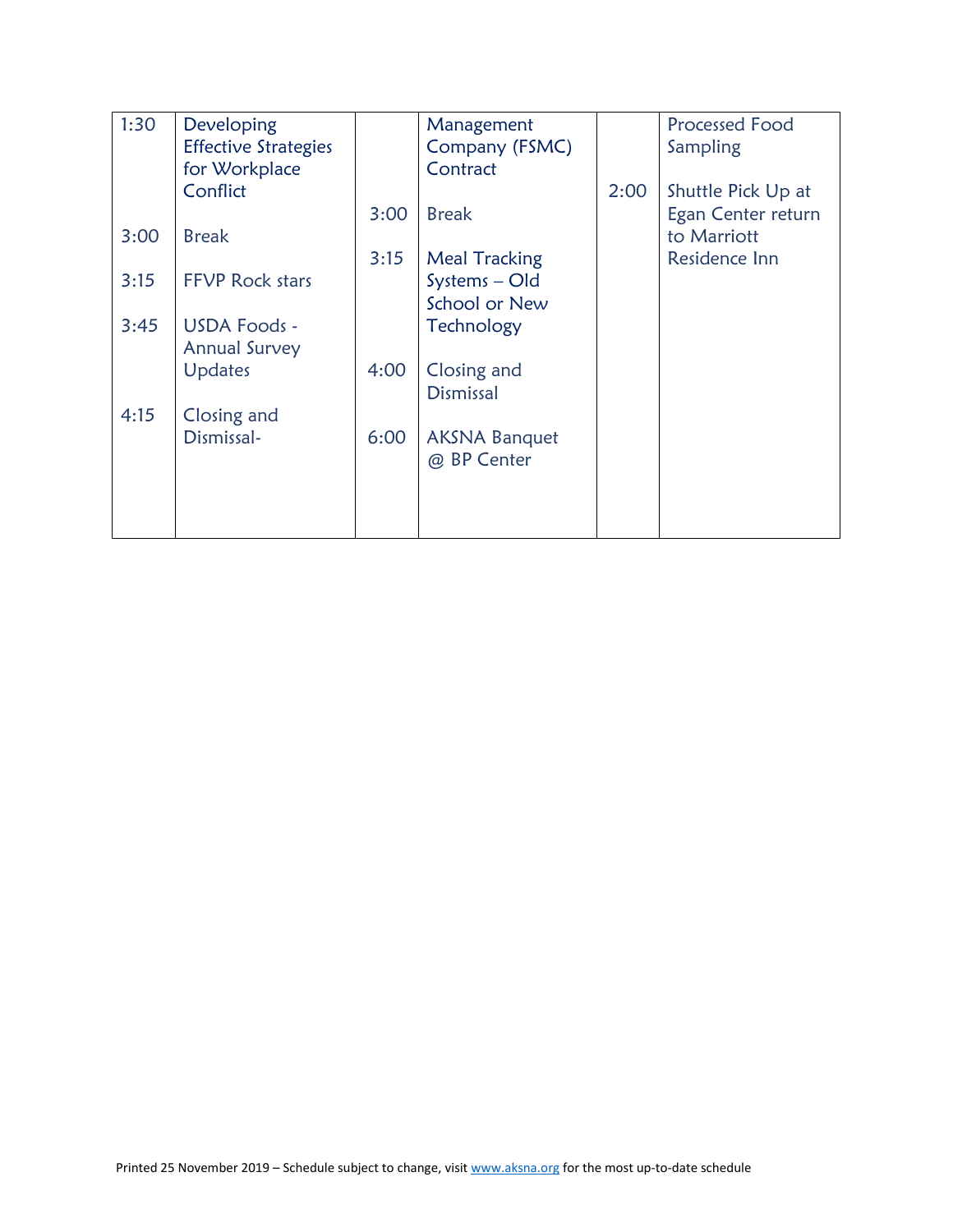| <b>ALASKA SCHOOL NUTRITION ASSOCIATION</b><br><b>52nd Annual Conference</b> |                                                                                                                                                                                                                                                                                                                                                                                                                                                                                                                                                                                                                                                                                                |  |
|-----------------------------------------------------------------------------|------------------------------------------------------------------------------------------------------------------------------------------------------------------------------------------------------------------------------------------------------------------------------------------------------------------------------------------------------------------------------------------------------------------------------------------------------------------------------------------------------------------------------------------------------------------------------------------------------------------------------------------------------------------------------------------------|--|
|                                                                             | Preconference Session<br>Monday, January 27, 2020                                                                                                                                                                                                                                                                                                                                                                                                                                                                                                                                                                                                                                              |  |
|                                                                             | Pre-registration Required                                                                                                                                                                                                                                                                                                                                                                                                                                                                                                                                                                                                                                                                      |  |
| 8:15                                                                        | <b>Registration Opens</b>                                                                                                                                                                                                                                                                                                                                                                                                                                                                                                                                                                                                                                                                      |  |
| $8:30 - 4:30$                                                               | Nutrition 101: A Taste of Food and Fitness<br><b>Laura Thomas MEd, RD, LD, Institute of Child Nutrition</b><br>This training provides a basic overview of nutrition with an emphasis<br>on the importance of balance in daily food choices and the inclusion<br>of physical activity as a key component to good health. The training<br>incorporates a variety of learning activities including short physical<br>activity boosters. This course qualifies for SNA core course<br>certification Level 1.                                                                                                                                                                                       |  |
| $8:30 - 4:30$                                                               | ServSafe Certification and Exam<br>Theresa Wilson, Lake and Peninsula School District<br>This ServSafe course helps prepare you for the ServSafe Food<br>Protection Manager Certification exam. Training covers these<br>concepts: the importance of food safety; good personal hygiene;<br>time and temperature control; preventing cross-contamination;<br>cleaning and sanitizing; safe food preparation; receiving and storing<br>food; methods of thawing, cooking, cooling, and reheating food;<br>HACCP, and more. This certification is required by the State of<br>Alaska, Department of Environmental Conservation and the USDA<br>as a basic credential for school nutrition staff. |  |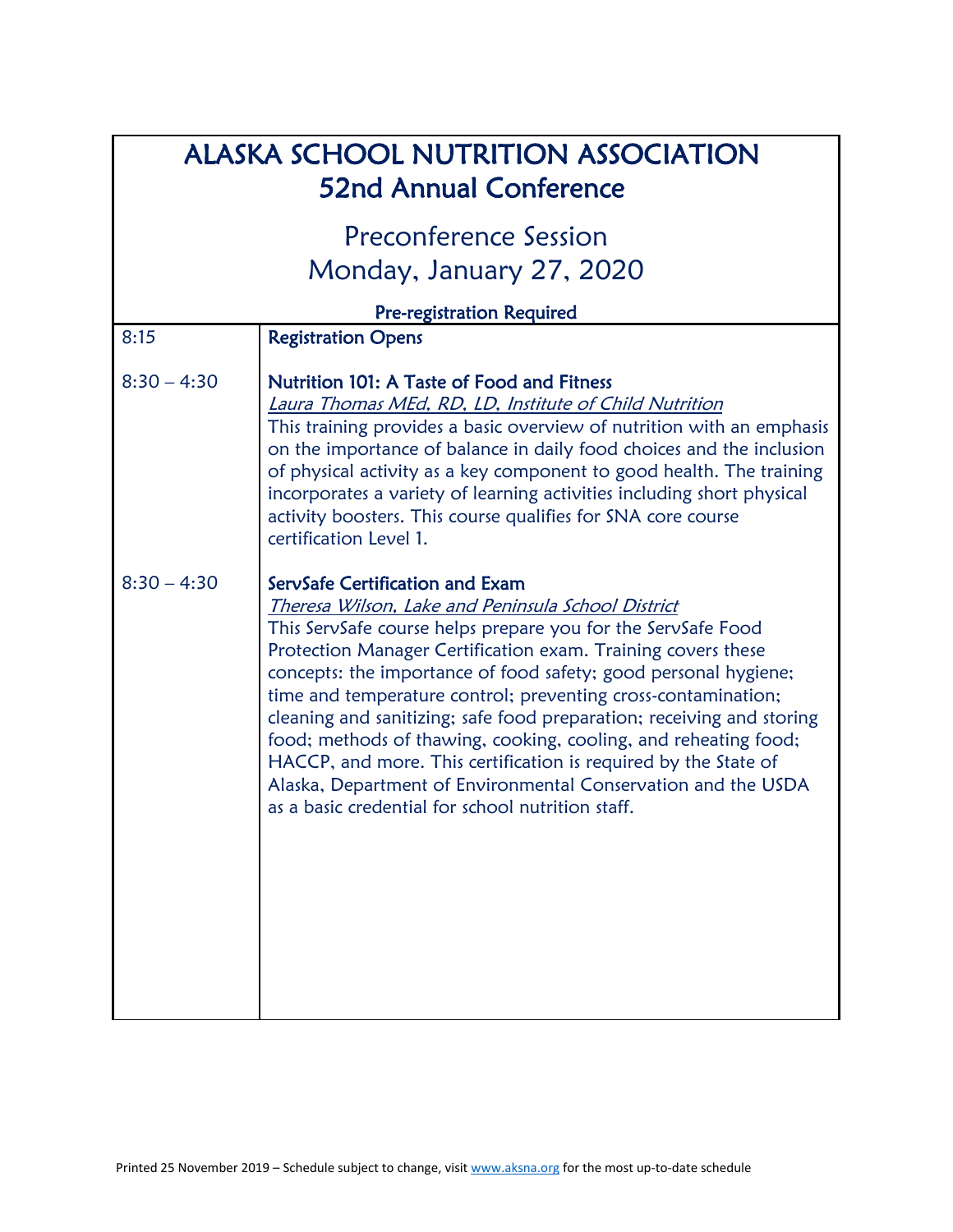## ALASKA SCHOOL NUTRITION ASSOCIATION 52nd Annual Conference

Tuesday, January 28, 2020

| 8:15  | <b>Registration Opens</b>                                                                                                                                                                                                                                                                                                                                                                                                           |
|-------|-------------------------------------------------------------------------------------------------------------------------------------------------------------------------------------------------------------------------------------------------------------------------------------------------------------------------------------------------------------------------------------------------------------------------------------|
| 8:30  | <b>Opening Remarks and Introductions</b>                                                                                                                                                                                                                                                                                                                                                                                            |
| 8:45  | <b>Creative Recipes Using USDA Foods</b><br><b>Chef Garrett Berdan</b><br>Maximizing USDA Foods requires ongoing planning and forecasting,<br>as well as recipe and menu development. This session offers speed<br>scratch techniques and great recipes using USDA Foods to leverage<br>today's trendy menu concepts.                                                                                                               |
| 10:15 | <b>Break</b>                                                                                                                                                                                                                                                                                                                                                                                                                        |
| 10:30 | <b>School Nutrition Association and Child Nutrition Program Updates</b><br>Jo Dawson, MS, SNS, Child Nutrition Programs<br>Hear the latest news from SNA on professional development<br>programs, resources to help meet USDA Professional Standards and<br>Child Nutrition Reauthorization. This session will also provide an<br>update on state and national level regulations and policy impacting<br>school programs in Alaska. |
| 11:00 | <b>Get Connected with AKSNA</b><br>Gavin Northey, Business Manager, Anchorage School District<br>Trevor Bridgewater, Nutrition Services Supervisor, Fairbanks North<br><b>Star Borough School District</b><br>Learn how to take advantage of SNA member benefits to promote<br>your program and grow professionally. Also the new AKSNA<br>website will be presented.                                                               |
| 11:30 | Alaska School Nutrition Association Annual Business Meeting<br>(Lunch Provided)<br>AKSNA President, Jo Dawson presiding                                                                                                                                                                                                                                                                                                             |
| 1:00  | <b>Legislative Updates</b><br>Mary Beth Whalen, Food Service Director, Lower Kuskokwim<br><b>School District</b>                                                                                                                                                                                                                                                                                                                    |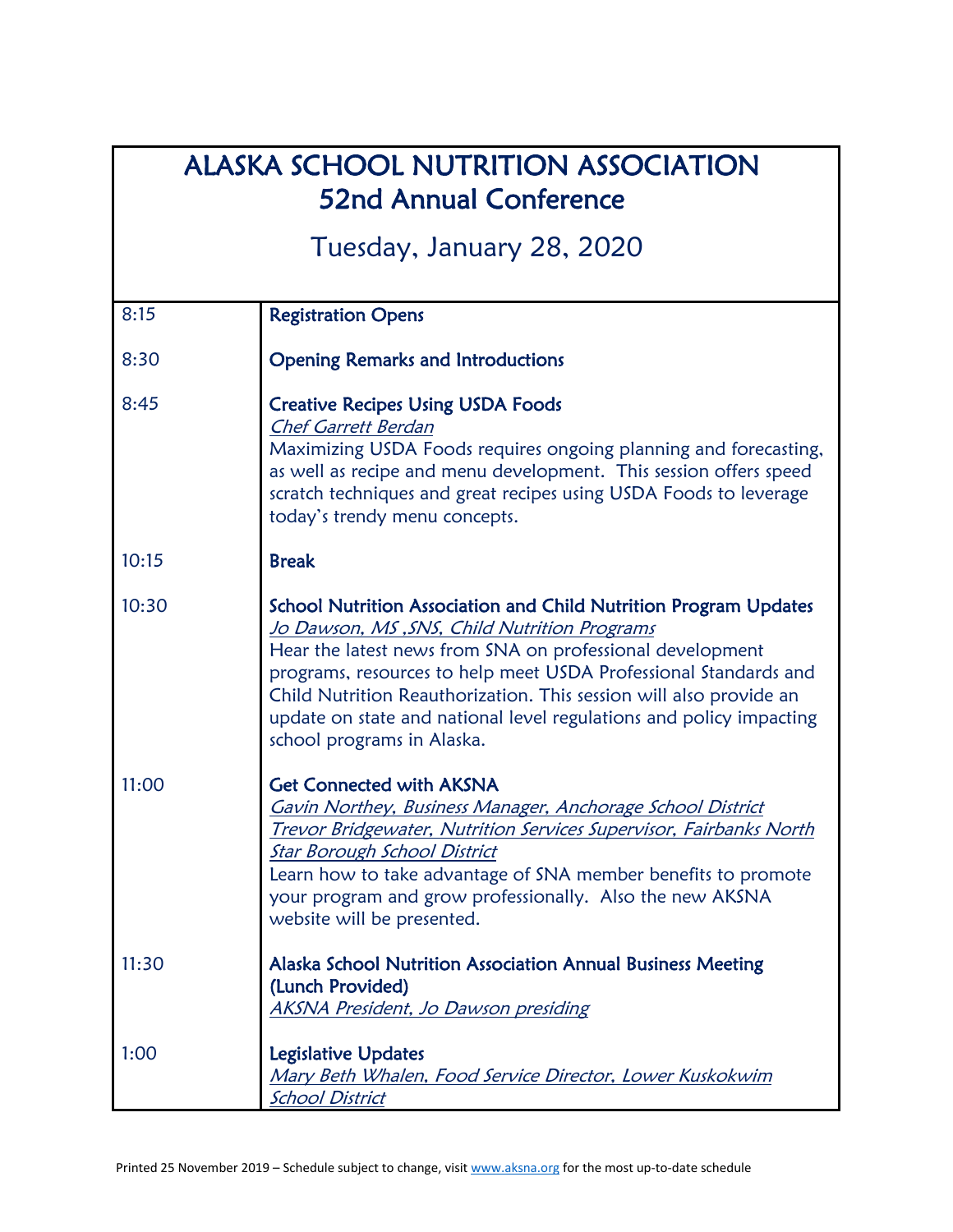|      | Jennifer Meiwes, Food Service Program Specialist, Anchorage School                                                                                                                                                                                                                                                                                                                                                                                                                                                                                                                                                       |
|------|--------------------------------------------------------------------------------------------------------------------------------------------------------------------------------------------------------------------------------------------------------------------------------------------------------------------------------------------------------------------------------------------------------------------------------------------------------------------------------------------------------------------------------------------------------------------------------------------------------------------------|
|      | <b>District</b><br>Receive the latest updates on what's happening in Congress on child<br>nutrition programs from AKSNA's Public Policy & Legislation<br>Committee.                                                                                                                                                                                                                                                                                                                                                                                                                                                      |
| 1:30 | Developing Effective Strategies for Workplace Conflict<br>Rebecca Savidis, Director of Human Resources, The Foraker Group<br>Come and participate in an interactive session on ways to approach<br>conflict in the workplace. Whether you are a supervisor that needs<br>to address a missed expectation with an employee, or you're in<br>need of resolving a dispute with a colleague, this session will provide<br>tools to help you navigate conflict. In this session, you will learn; the<br>foundation of effective communication, principles of alternative<br>dispute resolution, and tips to resolve conflict. |
| 3:00 | <b>Break</b>                                                                                                                                                                                                                                                                                                                                                                                                                                                                                                                                                                                                             |
| 3:15 | Become a Fresh Fruit & Vegetable Program Rock Star - Tips and<br><b>Tricks to Have a Successful Program</b><br>Leon Wallace, Food Service Director, Kodiak Island School District<br>Trevor Bridgewater, Nutrition Services Supervisor, Fairbanks North<br><b>Star Borough School District</b><br>Sande Ponte, Food Service Director, Cordova School District<br>This session will include a panel of FFVP coordinators that will share<br>their tips and tricks to run a successful FFVP.                                                                                                                               |
| 3:45 | <b>USDA Foods- Annual Survey Updates</b><br><b>Sue Lampert, Child Nutrition Programs</b><br>This session will provide a quick overview on the USDA Foods<br>(commodities) annual ordering process referred to as "the annual<br>survey".                                                                                                                                                                                                                                                                                                                                                                                 |
| 4:15 | <b>Closing and Dismissal</b>                                                                                                                                                                                                                                                                                                                                                                                                                                                                                                                                                                                             |
|      |                                                                                                                                                                                                                                                                                                                                                                                                                                                                                                                                                                                                                          |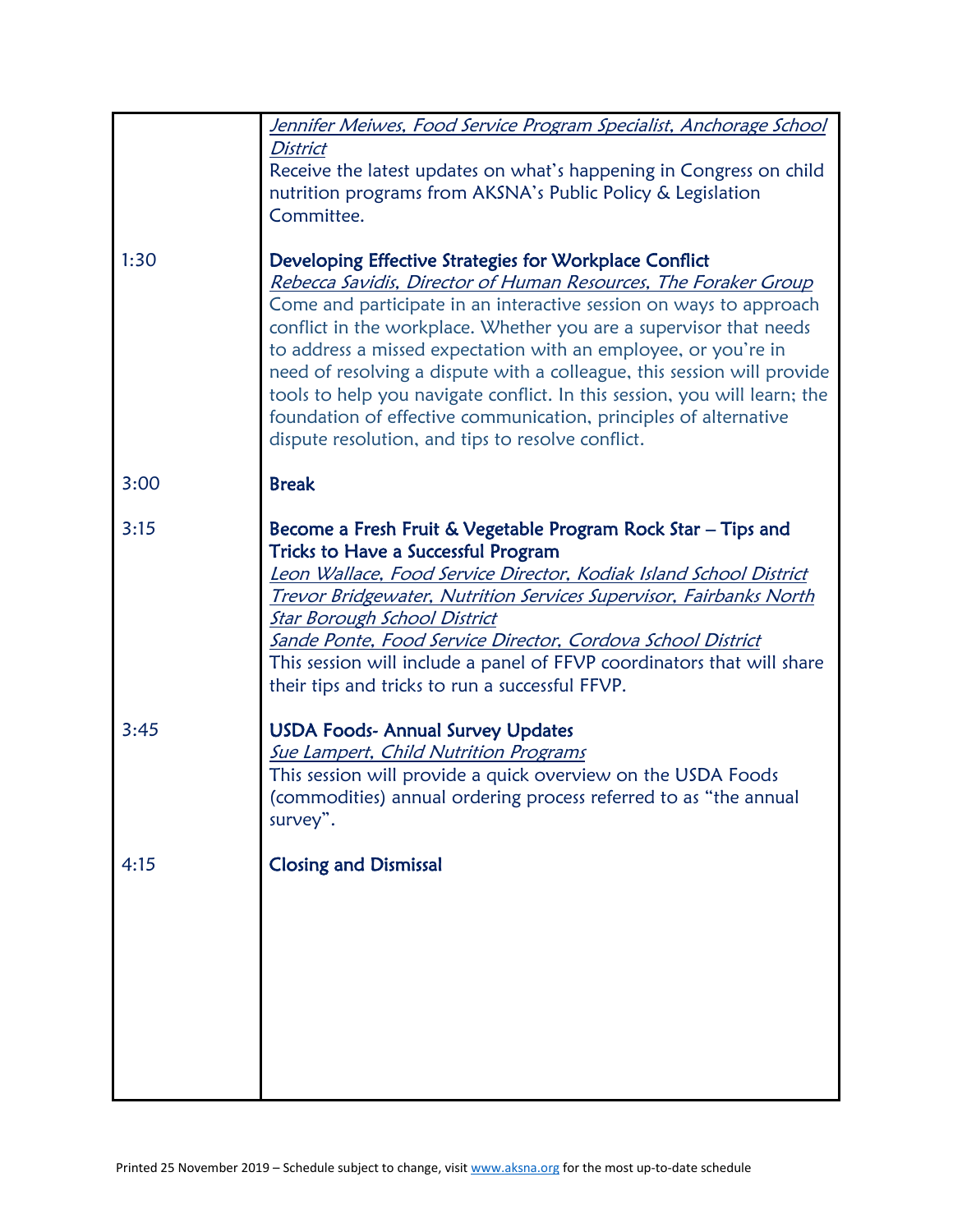| <b>ALASKA SCHOOL NUTRITION ASSOCIATION</b><br><b>52nd Annual Conference</b> |                                                                                                                                                                                                                                                                                   |  |
|-----------------------------------------------------------------------------|-----------------------------------------------------------------------------------------------------------------------------------------------------------------------------------------------------------------------------------------------------------------------------------|--|
| Wednesday, January 29, 2020                                                 |                                                                                                                                                                                                                                                                                   |  |
| 8:15                                                                        | <b>Registration Opens</b>                                                                                                                                                                                                                                                         |  |
| 8:30                                                                        | <b>Opening Remarks and Introductions</b>                                                                                                                                                                                                                                          |  |
| 8:45                                                                        | Top Chef - Skills from the Field<br><b>Chef Garrett Berdan</b><br>Chef Garrett will share his top tips on garnishing, kitchen hacks, and<br>how to spice up your recipes by utilizing herbs and spices.                                                                           |  |
| 10:15                                                                       | <b>Break</b>                                                                                                                                                                                                                                                                      |  |
| 10:30                                                                       | Is Processing USDA Foods a Good Fit?<br>Jesse Podratz, Commodity Program Manager, Schwan's Food<br>Service, Inc.<br>This session will help you understand and maximize the USDA<br>Foods Processing program utilizing existing tools and information<br>that is available to you. |  |
| 11:30                                                                       | LUNCH ON YOUR OWN                                                                                                                                                                                                                                                                 |  |
| 1:00                                                                        | Paper or Plastic?<br>Gavin Northey, Business Manager, Anchorage School District<br>Learn ways to evaluate the use of paper over plastic trays and other<br>changes you can make to keep your program financially solid                                                            |  |
| 1:30                                                                        | Reducing Food Waste in Schools<br>Ytamar Rodriguez, Division of Environmental Health, Food Safety<br>and Sanitation Program<br>During this session, DEH will discuss food safety concerns when<br>using a food share table in schools.                                            |  |
| 2:30                                                                        | How to Manage Your Food Service Management Company<br>(FSMC) Contract<br><b>Elizabeth Seitz, Child Nutrition Programs</b><br>Bethy Whalen, Food Service Director, Lower Yukon School District<br>Cassee Olin, Business Manager, Sitka School District                             |  |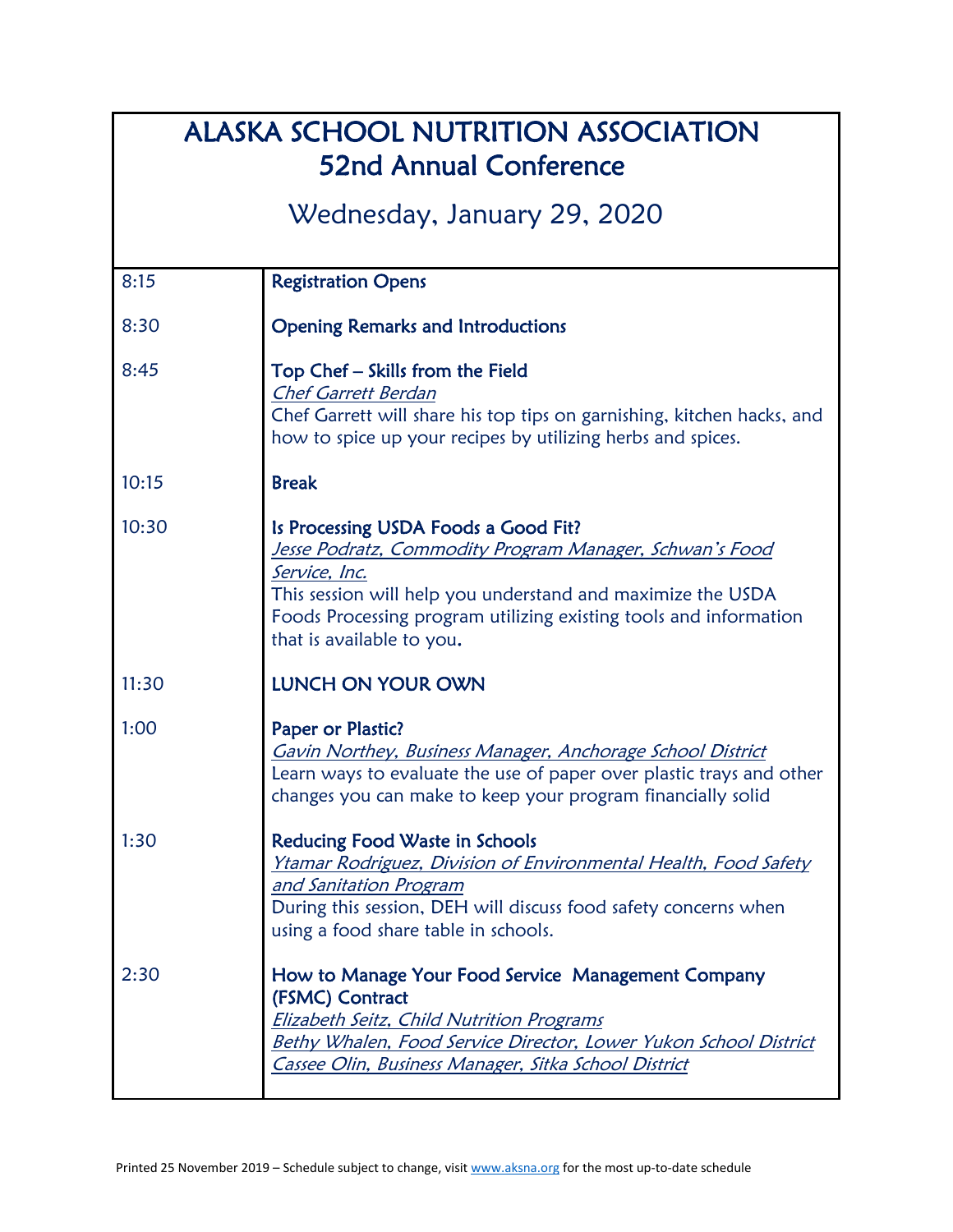|      | In this session the Who, What, When, and Where of using a Food<br>Service Management Company in your child nutrition program will<br>be discussed by a panel of school districts who currently have<br>contracts with a FSMC.                                                                                                                                    |
|------|------------------------------------------------------------------------------------------------------------------------------------------------------------------------------------------------------------------------------------------------------------------------------------------------------------------------------------------------------------------|
| 3:00 | <b>Break</b>                                                                                                                                                                                                                                                                                                                                                     |
| 3:15 | Meal Tracking Systems - Old School or New Technology?<br>Carol Weakly, Titan School Solutions<br>Is it time to upgrade your meal tracking system and point of sale?<br>Learn what technology can do to streamline meal tracking and<br>reporting and increase efficiency at the point of sale. Learn what<br>options are available to bring you into the future. |
| 4:00 | <b>Closing and Dismissal</b>                                                                                                                                                                                                                                                                                                                                     |
| 6:00 | <b>AKSNA Banquet at BP Center</b>                                                                                                                                                                                                                                                                                                                                |